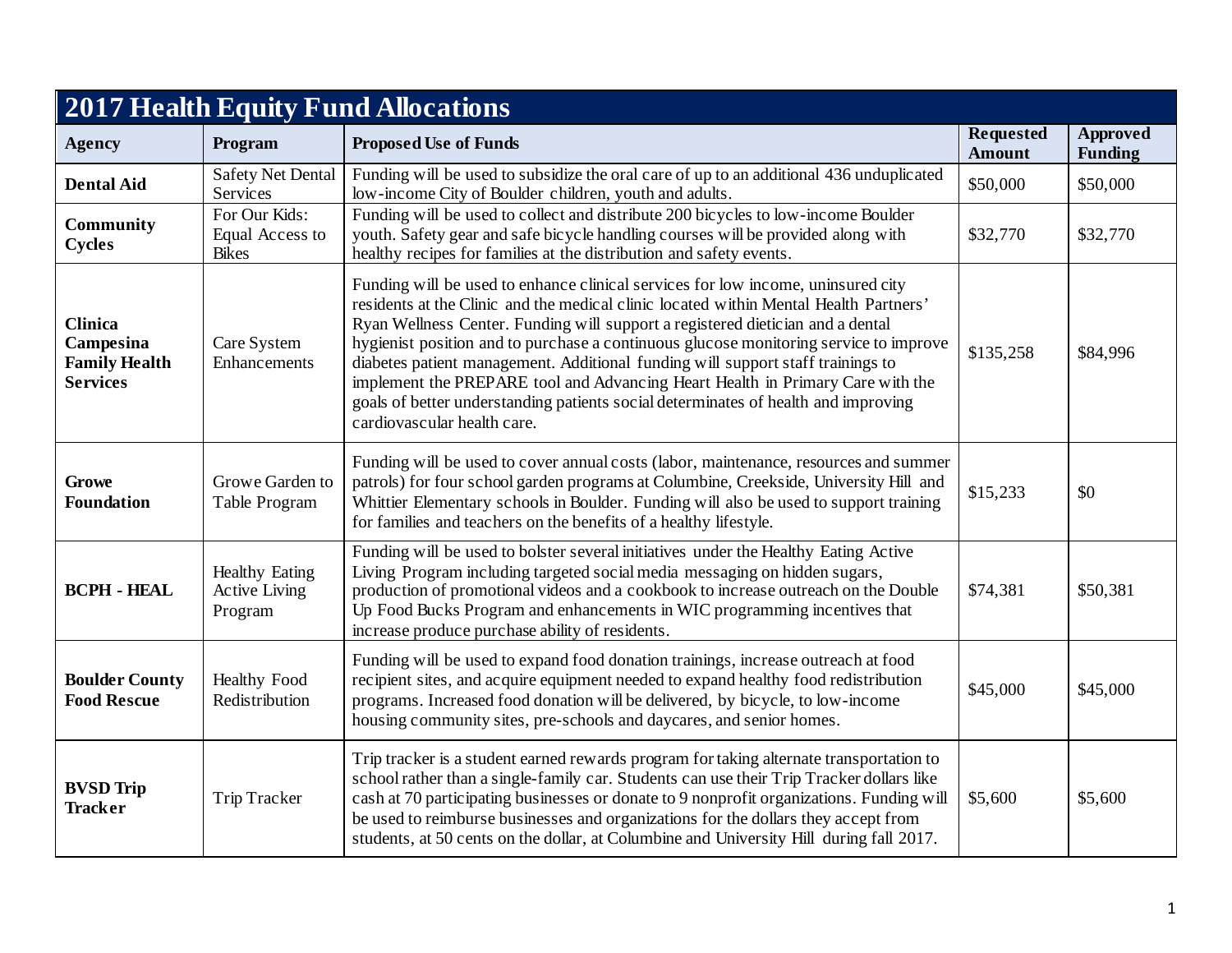| <b>BVSD No</b><br><b>Student Hungry</b>       | Weekend<br><b>Nutrition Bag</b><br>Program             | Funding will be used to purchase food, provide labor to coordinate and to assemble,<br>transport and distribute bags on a weekly basis for children in need during times when<br>schools are closed (weekends or holiday breaks).                                                                                                                                                                                                     | \$29,234  | \$29,234  |
|-----------------------------------------------|--------------------------------------------------------|---------------------------------------------------------------------------------------------------------------------------------------------------------------------------------------------------------------------------------------------------------------------------------------------------------------------------------------------------------------------------------------------------------------------------------------|-----------|-----------|
| <b>YMCA</b>                                   | Healthy Weight<br>and Your Child                       | Funding will be used to provide the Healthy Weight and Your Child Course, a family-<br>based weight management intervention to address childhood obesity, for up to 160<br>total families with 45-60 of those being City of Boulder residents.                                                                                                                                                                                        | \$28,050  | \$28,050  |
| <b>Community Food</b><br><b>Share</b>         | Fresh is Best                                          | Funding will be used to purchase 222,000 lbs. of fresh produce with a portion of funds<br>purchasing 58,000 lbs. of produce from local farmers, to increase fruit and vegetable<br>consumption to food insecure children and families.                                                                                                                                                                                                | \$66,085  | \$66,085  |
| <b>YWCA</b>                                   | Children's Alley                                       | Funding will be used to enhance the wellness and nutrition components of current<br>programming, including an increase in staff hours for nutrition and wellness<br>coordinators who prepare healthy meals and provide exercise and wellness activities<br>for the students. Funding will be used to take students on field trips to local farms to<br>learn about food production paired with produce and recipes for healthy meals. | \$48,202  | \$48,202  |
| <b>Family Learning</b><br><b>Center</b>       | Health and<br>Fitness through<br>Nutrition and<br>Play | Funding will be used to enhance staff trainings to provide structured in-school, after-<br>school and monthly neighborhood-wide activities increasing students and families'<br>nutritional knowledge and physical fitness.                                                                                                                                                                                                           | \$50,000  | \$50,000  |
| Growing<br><b>Gardens</b>                     | Promoting<br><b>Healthy Eating</b>                     | Funding will be used to hire an additional Peace Garden Educator tasked with outreach<br>to Boulder schools to provide farm tours and in-school presentations. Funds will also<br>be used to support the collection of excess produce at the Boulder County Famers<br>Market to distribute directly to low-income families. Outreach to Boulder schools<br>(Creekside, University Hill, Columbine and Whittier).                      | \$30,454  | \$30,454  |
| <b>I Have a Dream</b><br>of Boulder<br>County | Dream Big:<br>Healthy Together                         | Funding will be used to serve about 90 additional youth by expanding "I Have a<br>Dream" and YSI's programming to additional BHP sites, expanding youth health and<br>wellness activities, nutritional snack availability, regular after-school programming,<br>parent classes and adult fitness teacher training to impact health outcomes.                                                                                          | \$200,680 | \$200,680 |
| <b>SOS Cooking</b><br><b>Matters</b>          | Nutrition and<br>Education                             | Funding will provide a seven-week food skills and nutrition education class for<br>caregivers, one-time farmer's market tours for any low-income individual and ongoing<br>Cooking Matters App outreach for all.                                                                                                                                                                                                                      | \$14,547  | \$0       |
| El Centro<br>Amistad                          | Goals for Your<br>Health                               | Funding will be used to increase the number of Promotores, from two to twenty, to<br>educate the Latino community about health equity, diabetes and healthy family<br>activities, increase physical activity through school and summer programming, and<br>advocate for health equity for Latino communities. Programs for Columbine, Whittier<br>and University Hill elementary schools and Casey and Centennial middle schools.     | \$150,000 | \$75,000  |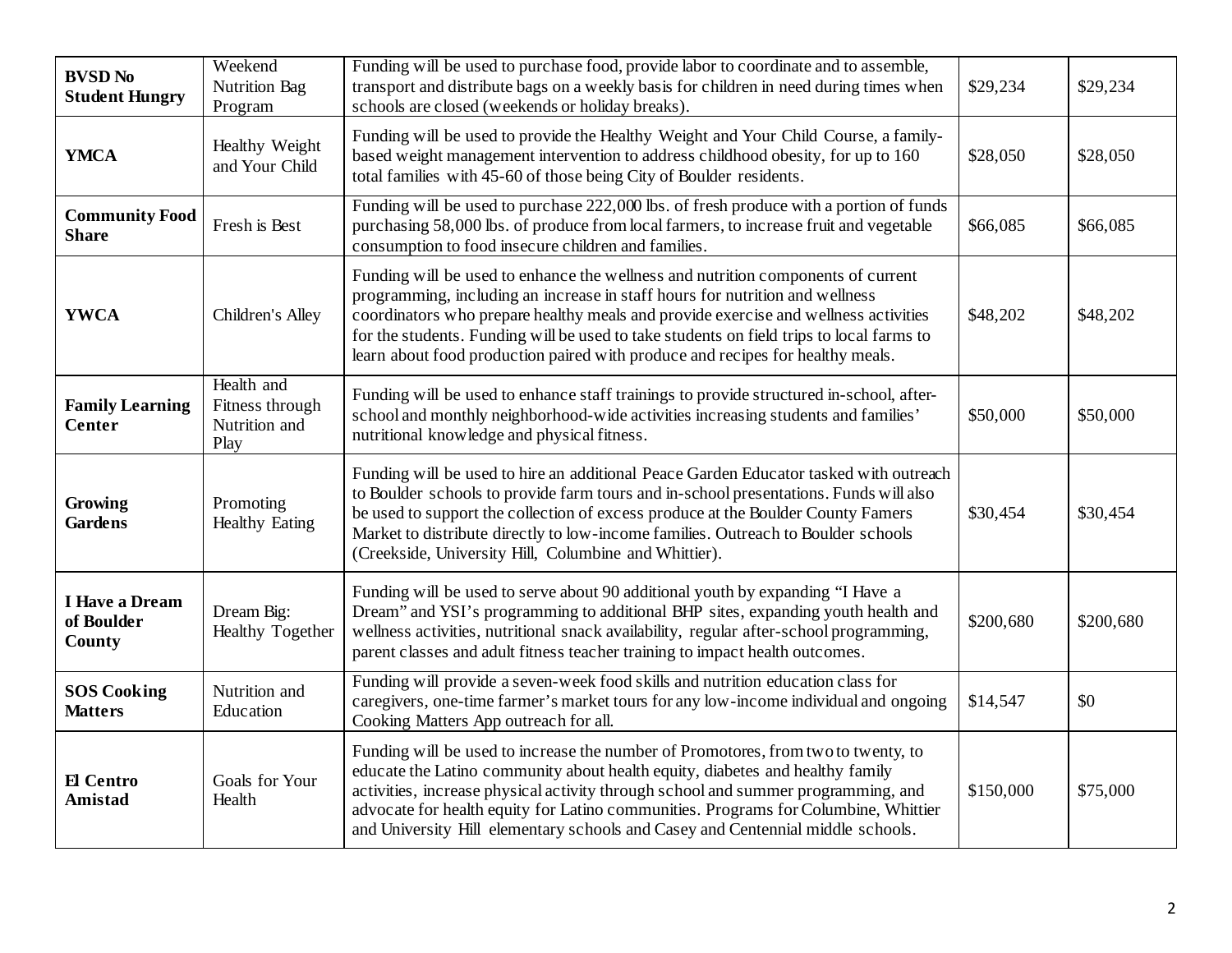| <b>Boulder Parks</b><br>and Recreation<br>(BPR) | <b>BPR</b> Financial<br>Aid Enhancement | Funding will be used to increase financial aid from 50% coverage for annual<br>memberships to 100% coverage for individuals and families living in Boulder Housing<br>Partners (BHP) low income housing program (~900 households) and implement a<br>targeted outreach and awareness campaign to ensure all eligible residents are informed<br>about the program and feel welcomed into all recreation centers and programs.<br>Outreach will include general awareness of the program and a 'welcome program'<br>specific to first time users. Financial aid will be provided for qualified Boulder<br>residents for discount on classes, programs, and daily, annual or punch-pass admission<br>to recreation facilities. | \$259,275   | \$143,600 |
|-------------------------------------------------|-----------------------------------------|-----------------------------------------------------------------------------------------------------------------------------------------------------------------------------------------------------------------------------------------------------------------------------------------------------------------------------------------------------------------------------------------------------------------------------------------------------------------------------------------------------------------------------------------------------------------------------------------------------------------------------------------------------------------------------------------------------------------------------|-------------|-----------|
| <b>Children's House</b><br>Preschool            | Children's House<br>Garden              | Funding will be used to build a garden at the preschool for the children to teach them<br>about nutrition, and provide them the opportunity to grow, harvest, and prepare their<br>own nutritious snacks at school.                                                                                                                                                                                                                                                                                                                                                                                                                                                                                                         | \$10,000    | \$10,000  |
| <b>TOTAL 2017 HEF Allocations</b>               |                                         |                                                                                                                                                                                                                                                                                                                                                                                                                                                                                                                                                                                                                                                                                                                             | \$1,244,769 | \$950,052 |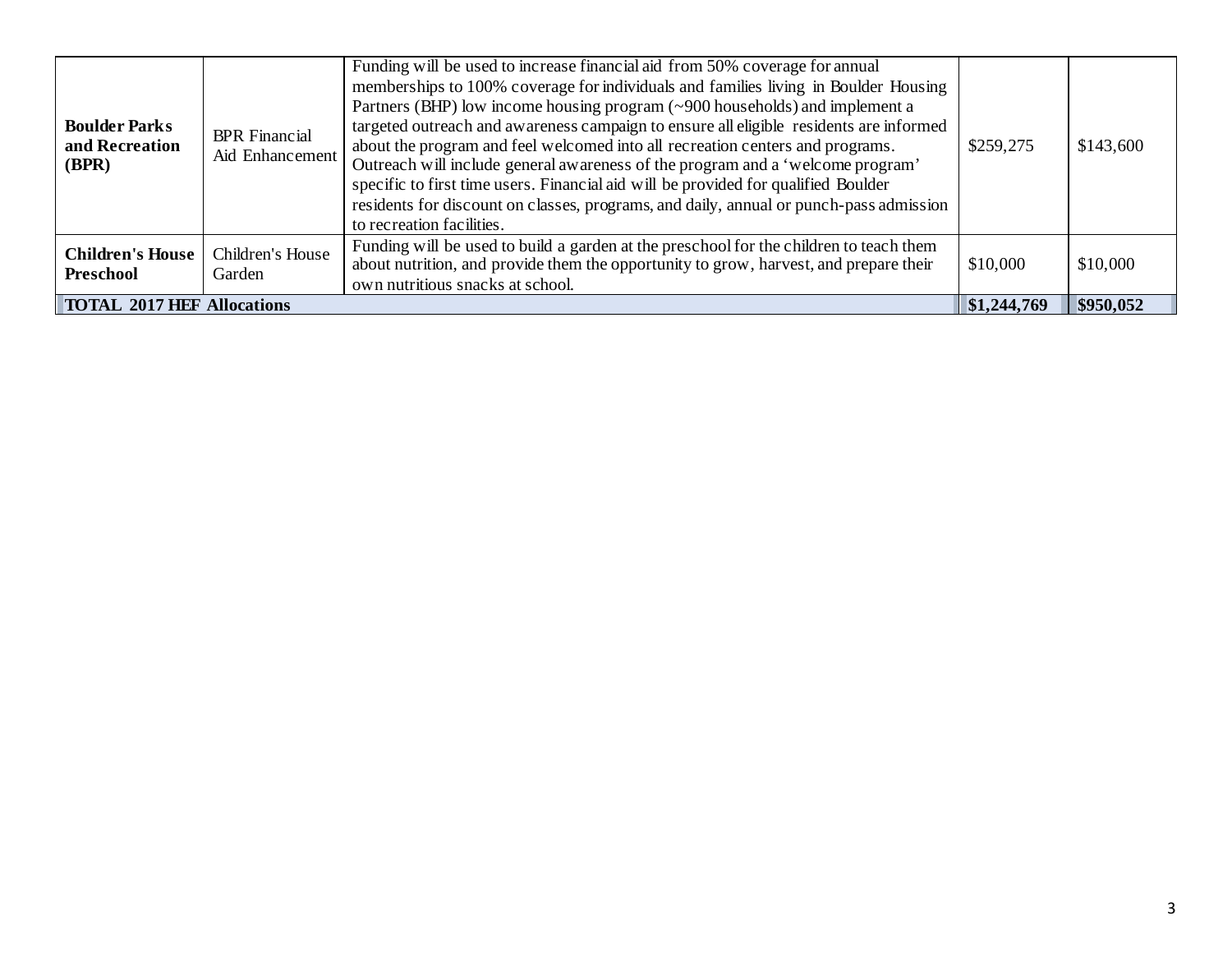## **2018 Health Equity Fund Allocations with Adjustments for Supplemental and Off-Cycle Appropriations**

| 1 L .<br>Agency                                                                        | Program                                                                                              | <b>Proposed Use of Funds</b>                                                                                                                                                                                                                                                                                                                                                                                                                                                     | <b>Requested</b><br><b>Amount</b> | Approved<br><b>Funding</b> |
|----------------------------------------------------------------------------------------|------------------------------------------------------------------------------------------------------|----------------------------------------------------------------------------------------------------------------------------------------------------------------------------------------------------------------------------------------------------------------------------------------------------------------------------------------------------------------------------------------------------------------------------------------------------------------------------------|-----------------------------------|----------------------------|
| <b>Boulder County</b><br>Department of<br><b>Housing and</b><br><b>Human Services*</b> | Child Care<br>Assistance<br>Program                                                                  | Funding will be used to subsidize high-quality child care for at least 25 City of<br>Boulder children ages 0 - 5, who are eligible for CCAP and who have been on a<br>CCAP waitlist. Child care facilities will provide a foundation for short- and<br>long-term positive health outcomes, for the children and their families.                                                                                                                                                  | \$325,000                         | \$325,000                  |
| <b>Boulder County</b><br><b>Farmers Market</b>                                         | Farm to Early<br>Care and<br>Education                                                               | Funding will be used to purchase and provide BCPH with veggie bucks and<br>produce boxes for distribution to 19 City of Boulder farm to early care and<br>education (ECE) centers.                                                                                                                                                                                                                                                                                               | \$7,900                           | \$7,900                    |
| <b>Boulder County</b><br><b>Farmers</b><br>Market**                                    | <b>Farmers Market</b><br>Food Assistance<br>Incentives                                               | Funding will be used to increase access to Double Up Food Bucks (DUFB) and<br>Women Infant and Child (WIC) farmers market vouchers for 1,400 low-income<br>Boulder individuals and families. Additional funding will be used to support<br>program staff managing the program, outreach and stipends for food assistance<br>ambassadors.                                                                                                                                         | \$64,156                          | \$136,156                  |
| <b>Boulder County</b><br><b>Public Health</b>                                          | Double Up Food<br><b>Bucks Retail</b>                                                                | Funding will be used to provide 4,478 Boulder SNAP recipients with the<br>opportunity to double their federal benefits year-round at one retail location<br>within the City of Boulder, increasing financial access to fruits and vegetables.<br>Additional funds will be used to support program staff, market the program and<br>provide evaluation.                                                                                                                           | \$125,195                         | \$125,195                  |
| <b>Boulder County</b><br><b>Public Health</b>                                          | Farm to Early<br>Care and<br>Education<br>Program                                                    | Funding will be used to increase the reach of the Farm to ECE program to 10<br>additional child care centers in the City of Boulder and expand the program to a<br>12-month curriculum adding family engagement activities, sugar sweetened<br>beverage education and sugary drink reduction strategies. Additional funding<br>will be used to hire program staff, purchase garden tools, children's gardening<br>books and food preservation equipment.                         | \$47,696                          | \$47,696                   |
| <b>Boulder County</b><br><b>Public Health</b>                                          | <b>Healthy Beverage</b><br>Promotion and<br>Safe Drinking<br>Water Access in<br>Mobile Home<br>Parks | Funding will be used to implement the next phase of the Hidden Sugar<br>Campaign via social media, earned and traditional media with a target audience<br>of mobile home park residents in Boulder. Additional funding will be used to<br>support University of Colorado Law School research policy solutions for mobile<br>home park drinking water issues by documenting resident concerns, coordinating<br>water testing and creating action plans for policy implementation. | \$21,714                          | \$21,714                   |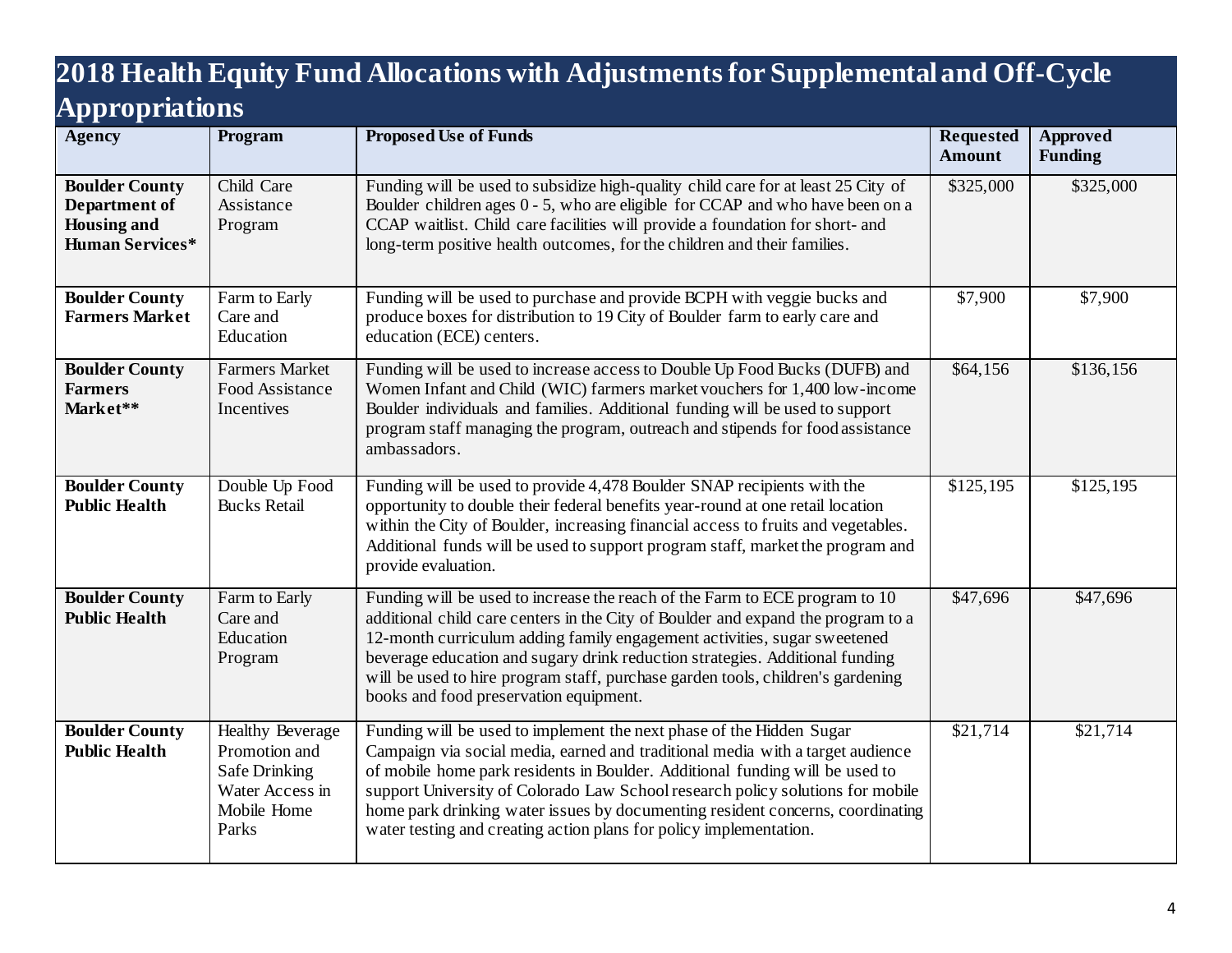| <b>Boulder County</b><br><b>Public Health*</b>                       | Maternal Child<br>Coordinated<br>Service System                  | Funding will be used to design and begin implementation of a new social service<br>referral system, to more efficiently and effectively provide health-related<br>services to low-income City of Boulder families. The system will include<br>development of a universal screening tool and coordinated entry system (CES)<br>for use by home visitation programs, health care providers, schools, housing<br>partners and other service agencies. | \$168,629 | \$56,000  |
|----------------------------------------------------------------------|------------------------------------------------------------------|----------------------------------------------------------------------------------------------------------------------------------------------------------------------------------------------------------------------------------------------------------------------------------------------------------------------------------------------------------------------------------------------------------------------------------------------------|-----------|-----------|
| <b>Boulder Food</b><br><b>Rescue</b>                                 | Fresh Food<br>Connect                                            | Funding will be used to purchase upgrades for food collection software (Fresh<br>Food Connect) to increase efficiency in food pick up that will lead to increased<br>food donation to no cost grocery programs and four ECE centers. Additional<br>funding will be used for program staff.                                                                                                                                                         | \$90,000  | \$90,000  |
| <b>Boulder Parks</b><br>and Recreation                               | Mobile Youth and<br><b>Family Services</b><br>Initiative         | Funding will be used to train BPR staff in SPARK programming. Trainers will<br>then travel to Ponderosa and Orchard Grove neighborhoods and the BVSD<br>Summer Learning Program to deliver structured lessons that encourages<br>increased physical activity. Additional funds will be used for program support<br>staff, curriculum purchase, healthy snacks and general supplies.                                                                | \$236,522 | \$100,000 |
| <b>Boulder Parks</b><br>and Recreation<br><b>Foundation Inc</b>      | PLAYpass                                                         | Funding will be used to provide 1,000 PLAYpasses to low-income youth to<br>participate in in fee-based sport, recreation and activity programs. Additional<br>funding will be used for program staff, evaluation and stipends for service<br>promoters.                                                                                                                                                                                            | \$336,548 | \$150,000 |
| <b>Boulder Valley</b><br><b>School District</b>                      | No Student<br>Hungry: Weekend<br><b>Nutrition Bag</b><br>Program | Funding will be used to provide bags of prepared food to children and families at<br>times when school is not in session (weekends and holiday breaks). Schools<br>included are University Hill and Columbine Elementary Schools, Casey Middle<br>School and Arapahoe Ridge High School. Additional funding will be used to<br>fund program staff, food delivery, bag supplies and evaluation.                                                     | \$65,782  | \$65,782  |
| <b>City of Boulder</b><br><b>Human Services</b><br>(Senior Services) | Fitness<br>Scholarships                                          | Funding will be used to provide 13 scholarships to older adults to participate in<br>SilverSneakers or Silver & Fit classes, who are either not Medicare beneficiaries<br>or do not have an Advantage Plan that supports the programming. Scholarships<br>would also be available to residents with lower incomes who have a harder time<br>affording registered classes that support core strength and balance.                                   | \$4,928   | \$4,928   |
| <b>City of Boulder</b><br><b>Human Services</b><br>(Senior Services) | <b>Healthy Cooking</b>                                           | Funding will be used to increase offerings of cooking classes from once per<br>quarter to once per month to increase social interaction and stimulation. Funding<br>will be used to pay outside instructors to provide classes to older adult audiences.<br>Additional funds will be used to purchase supplies for the classes and the<br>instructor time.                                                                                         | \$5,400   | \$5,400   |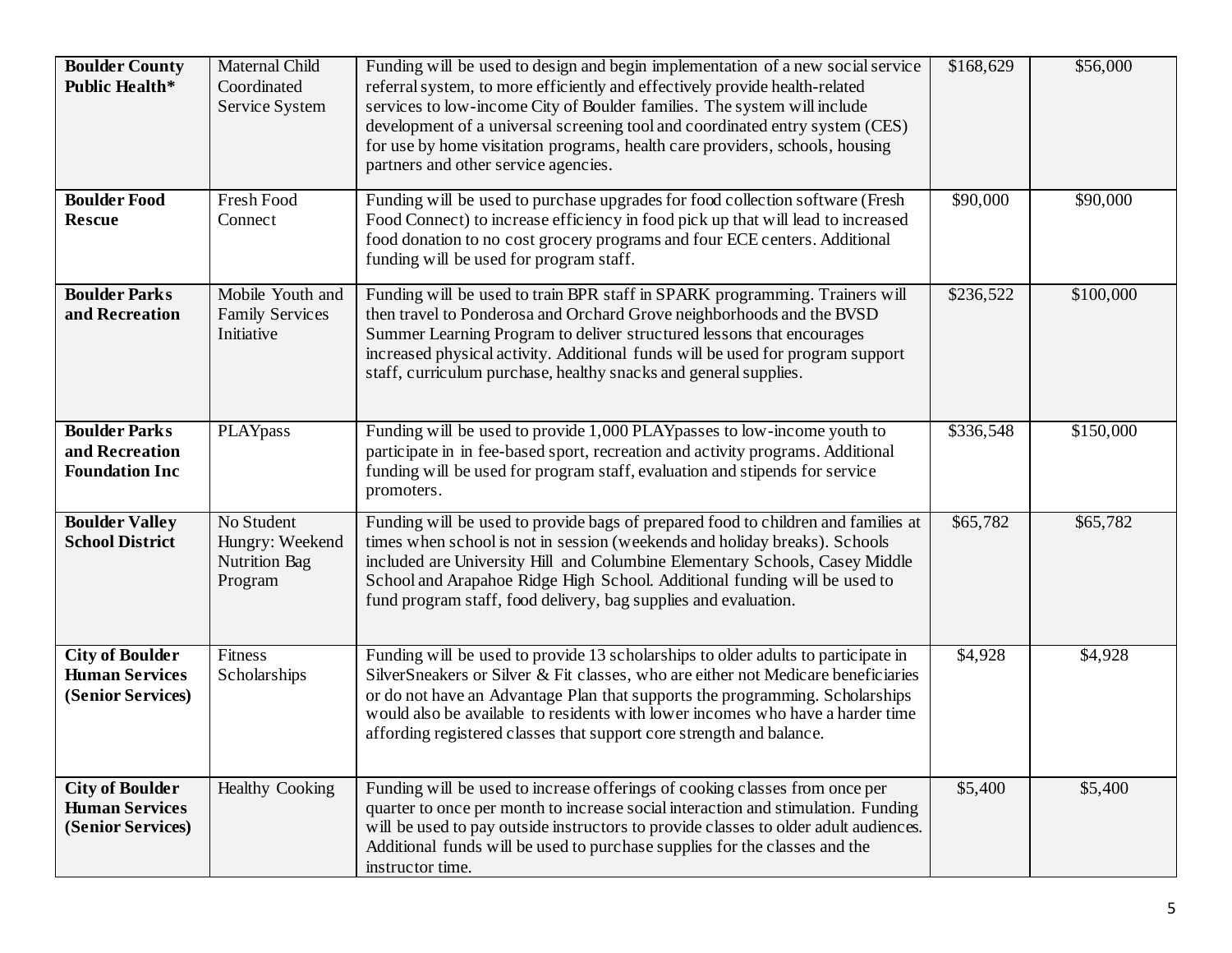| <b>Clinica</b><br>Campesina<br><b>Family Health</b><br><b>Services</b> | <b>Heathy Behaviors</b><br>for a Healthy<br>Community          | Funding will be used to integrate a registered dietician into the clinical care team<br>to improve nutrition counseling and promote healthy eating and active living<br>through Clinica programs. Additional funding will be used to create a group visit<br>manager position to implement healthy behavior protocols across group visits.<br>Remaining funding will be used to provide Harvest Dollars and Boulder<br>recreation passes as alternative prescription services. | \$99,588  | \$99,588  |
|------------------------------------------------------------------------|----------------------------------------------------------------|--------------------------------------------------------------------------------------------------------------------------------------------------------------------------------------------------------------------------------------------------------------------------------------------------------------------------------------------------------------------------------------------------------------------------------------------------------------------------------|-----------|-----------|
| Community<br><b>Cycles</b>                                             | Kids Holiday Bike<br>Giveaway                                  | Funding will be used to collect and distribute 500 bicycles to low-income<br>Boulder youth. Safety gear and safe bicycle handling courses will be provided<br>along with healthy food at monthly social rides for program participants.<br>Additional funding will support program staff and program evaluation.                                                                                                                                                               | \$67,200  | \$67,200  |
| <b>Community Food</b><br><b>Share Inc</b>                              | <b>Food Procurement</b><br>and Food<br>Distribution<br>Program | Funding will be used to purchase 222,000 lbs. of fresh produce from across the<br>county with an additional portion of funds going towards the purchase of 58,000<br>lbs. of produce from local farmers. Food donation will increase fruit and<br>vegetable consumption to food insecure children and families. Additional funds<br>will be used to provide value added packaging for partner and customer use and<br>to support program staff.                                | \$66,085  | \$66,085  |
| Dental Aid, Inc.                                                       | Reducing<br>Children's Sugary<br><b>Drink</b><br>Consumption   | Funding will be used to provide additional dental services for children ages three<br>to 12 beyond what is covered by Medicaid or to pay for uninsured patients with<br>the goal of reducing tooth decay and severity of decay. Additional funding will<br>be used to support staff time to develop risk assessment tools, department<br>protocols and patient audits.                                                                                                         | \$98,482  | \$98,482  |
| <b>Emergency</b><br><b>Family Assistance</b><br><b>Association</b>     | Shelter and Basic<br><b>Needs</b>                              | Funding will be used to purchase and provide 100 meals per week for<br>distribution in the food pantry, provide nutrition education materials at EFAA,<br>teach bi-monthly nutrition classes and purchase I food for distribution in the food<br>pantry. Additional funding will be used for promotional materials, program staff<br>time and evaluation.                                                                                                                      | \$47,062  | \$47,062  |
| El Centro<br>Amistad                                                   | El Centro Amistad                                              | Funding will be used to advocate for clean drinking water in low income Latinx<br>communities, educate community members about diseases linked to sugary<br>drinks, educate community members about eating fruits and vegetables and<br>provide scholarships to promote physical activity. Additional funds will be used<br>for program staff, operating expenses, development of a water campaign and<br>program supplies.                                                    | \$300,000 | \$100,000 |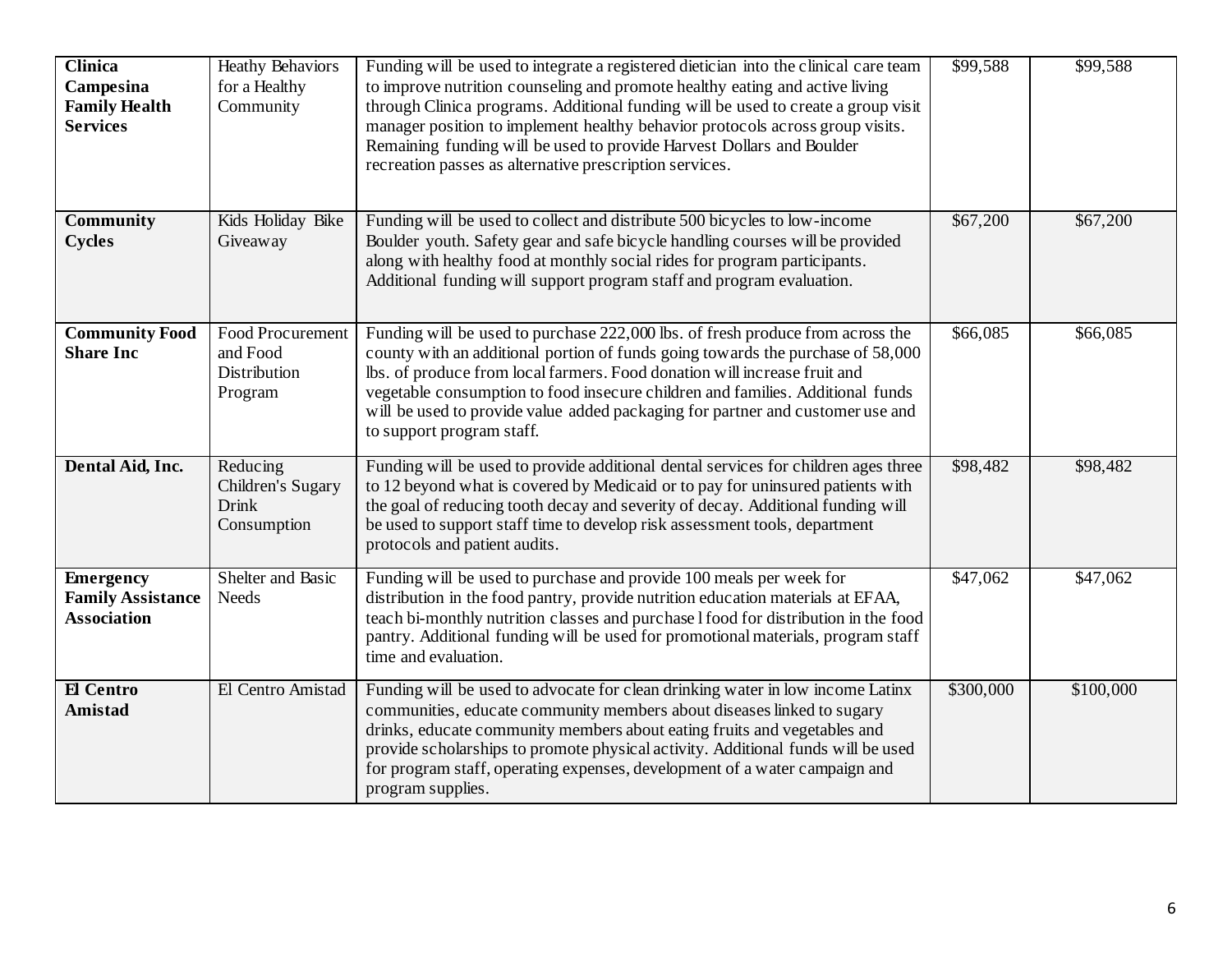| Growe<br><b>Foundation</b>                                             | Growe Garden to<br>Table Programs<br>for At-Risk<br>Boulder<br>Elementary<br>School Students | Funding will be used to train interns to support program development and garden<br>care at nine Boulder elementary schools (Columbine, Creekside, Uni Hill,<br>Whittier, Crestview, Flatirons, Foothill, High Peaks and BCSIS). Staff will<br>provide training workshops on garden care for parents, replace 14 garden beds<br>and three irrigations systems, develop bi-lingual resources such as recipes and<br>provide fruits and vegetables for school families. Additional funds will be used<br>for program staff, garden supplies and evaluation.           | $\sqrt{$27,058}$ | \$27,058  |
|------------------------------------------------------------------------|----------------------------------------------------------------------------------------------|--------------------------------------------------------------------------------------------------------------------------------------------------------------------------------------------------------------------------------------------------------------------------------------------------------------------------------------------------------------------------------------------------------------------------------------------------------------------------------------------------------------------------------------------------------------------|------------------|-----------|
| <b>Growing Gardens</b><br>of Boulder County                            | Healthy Eating for<br>Low-Income<br>Children and<br>Families                                 | Funding will be used to expand programming in Boulder to provide education to<br>285 low-income children in ECE centers, provide farm educational visits to 10<br>community agencies, provide classroom instruction for four schools (Uni Hill,<br>Whittier, International, Creekside and Columbine Elementary) reaching 700<br>students, and distribute food to partner agencies and directly in the classroom.<br>Additional funds will be used to purchase educational and garden supplies,<br>support program staff and program evaluation.                    | \$88,000         | \$88,000  |
| <b>I Have A Dream</b><br><b>Foundation of</b><br><b>Boulder County</b> | <b>Healthy Together</b>                                                                      | Funding will be used to serve at least 180 youth and an additional 25 adults by<br>expanding "I Have a Dream" and YSI's programming to additional BHP sites<br>(Red Oak, Broadway East, Kalmia and Diagonal), expanding youth health and<br>wellness activities, nutritional snack availability, regular after-school<br>programming, parent classes and adult fitness teacher training to impact health<br>outcomes. Additional funds will be used to for general operating expenses,<br>program staff support, evaluation and trainings for staff and residents. | \$385,486        | \$385,486 |
| <b>Meals on Wheels</b><br>of Boulder                                   | Meals on Wheels<br>of Boulder                                                                | Funding will be used to supplement food costs for the home-delivered meal<br>program that primarily serves seniors that face barriers accessing nutrition. No<br>additional funds were requested beyond the purchase of food.                                                                                                                                                                                                                                                                                                                                      | \$10,000         | \$10,000  |
| <b>YMCA</b> of Boulder<br><b>Valley</b>                                | Heathy Weight<br>and Your Child                                                              | Funding will be used to provide the Healthy Weight and Your Child Course, a<br>family-based weight management intervention to address childhood obesity, for<br>60 Boulder youth residents and their families. Additional funds will be used for<br>program staff, purchase of exercise equipment, participant incentives and<br>marketing materials.                                                                                                                                                                                                              | \$68,779         | \$68,779  |